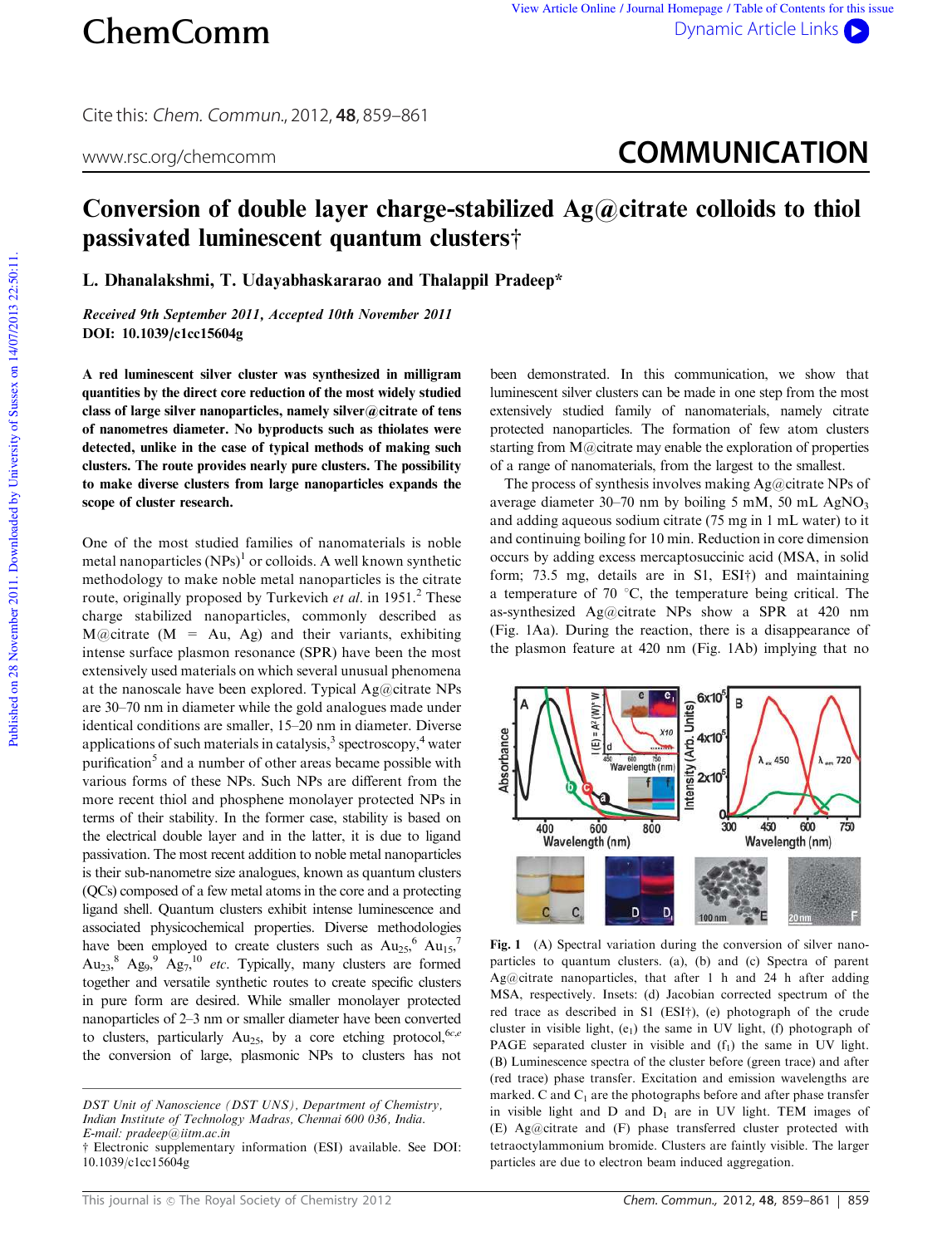

Fig. 2 (A) <sup>1</sup>H NMR spectrum of the Ag<sub>QC</sub>@MSA cluster in D<sub>2</sub>O along with that of MSA. The peak labeled with \* is due to methanol used in washing, which could not be removed despite freeze-drying. (B) XPS survey spectrum of  $Ag_{OC}$ @MSA cluster. Inset (i) and (ii) are corresponding to Ag 3d and S 2p. Their components are fitted.

gradual but direct core reduction happens, unlike in the coreetching methods where the conversion is slower, taking hours.<sup>6*c*, $e$ </sup> Spectra collected at various times such as 5 and 10 minutes after adding MSA show this drastic decrease in plasmon features (Fig.  $S2$ ,  $ESI<sup>+</sup>$ ). The cluster formed has no apparent optical absorption features (Fig. 1Ac). The step-like behavior and specific features are clear after the Jacobian correction (Fig. 1A inset, trace d). During the reaction, the color of the solution changes from golden yellow to orange with no observable precipitation due to thiolates or nanoparticles, unlike in the case of core etching. The solution upon precipitation and washing gave an orange powder (Fig. 1A, inset e) which shows red luminescence in the solid state (Fig. 1A, inset  $e_1$ ). Extensive literature on quantum clusters $11$  suggest that this luminescence is indicative of their formation. To know the monodispersity of the clusters, we separated the crude clusters by polyacrylamide gel electrophoresis (details are in  $S1$ ,  $ESI<sup>+</sup>$ ) which shows the presence of a single band. The photograph of the gel with this band was collected at room temperature in visible light and at  $5 °C$  in UV light (Fig. 1A, inset (f and  $f_1$ )). The pink luminescence of the clusters is evident from the image. The band upon extraction gives an optical absorption spectrum resembling the crude (details in Fig. S3, ESI†) indicating that the parent material has no visible impurities. As a result, subsequent measurements were done with the crude. The luminescence spectrum of the as-prepared  $Ag_{OC}(\omega)$ MSA shows excitation at 450 nm and emission at 720 nm. The quantum yield of the as-prepared cluster in water at  $10^{\circ}$ C was found to be  $6 \times 10^{-3}$  using rodamine 6G. The cluster can be easily phase transferred (details are in  $S1$ ,  $ESI<sup>+</sup>$ ) and luminescence shows an increase in intensity in the organic medium as shown in Fig. 1B. Photographs of the cluster before and after phase transfer in visible light (Fig. 1C and  $C_1$ ) and the same in UV light

(D and  $D_1$ ) show the expected characteristics. The cluster is not visibly luminescent at room temperature in water (Fig. 1D). From our previous studies of silver and gold QCs, it is known that water quenches luminescence.<sup>10</sup> However, a toluene solution is visibly luminescent at room temperature (RT, 23  $^{\circ}$ C). The parent citrate NPs are polydisperse with a size in the range of 30–70 nm (Fig. 1E) while the clusters are too tiny ( $\sim$  1 nm) to be seen under the electron beam (Fig. 1F) and are also extremely beam sensitive, resulting in large particles upon longer term irradiation (Fig. S4, ESI $\dagger$ ).<sup>12</sup> The yield of the cluster is 44%, in terms of the metal used.

The <sup>1</sup>H NMR spectra of MSA and  $Ag_{OC}(\partial MSA)$  clusters were measured in  $D_2O$  and are shown in Fig. 2A. Two strong multiplets at 2.8 and 3.7 ppm in the  $\mathrm{^{1}H}$  NMR spectrum are from CH<sup>2</sup> and CH protons of MSA, respectively. These multiplets are broadened in the QC due to fast relaxation. Both CH and CH<sub>2</sub> protons are shifted downfield, but CH protons are shifted more because of the proximity to the silver core. The data presented suggest the formation of MSA protected silver clusters. Although detailed mass spectrometry (MS) was attempted both by electrospray ionization (ESI) and by matrix assisted laser desorption ionization (MALDI), no characteristic features were obtained; however, the presence of silver, sulfur and some Ag–MSA complexes was seen due to the decomposition of the cluster at higher capillary temperatures (Fig. S5 and  $S6$ ,  $ESI<sup>+</sup>$ ). This is not surprising as many clusters are not stable even under soft ionization conditions. Therefore, in the absence of MS, a detailed elemental analysis was performed to arrive at the cluster composition. The total organic fraction estimated was 47.1% (15.3% C, 20.4% O, 10.2% S, 1.2% H) and Inductively Coupled Plasma-Optical Emission Spectrometry (ICP-OES) gave 53.2% weight of silver. All the results were checked for reproducibility. These suggest a cluster compound